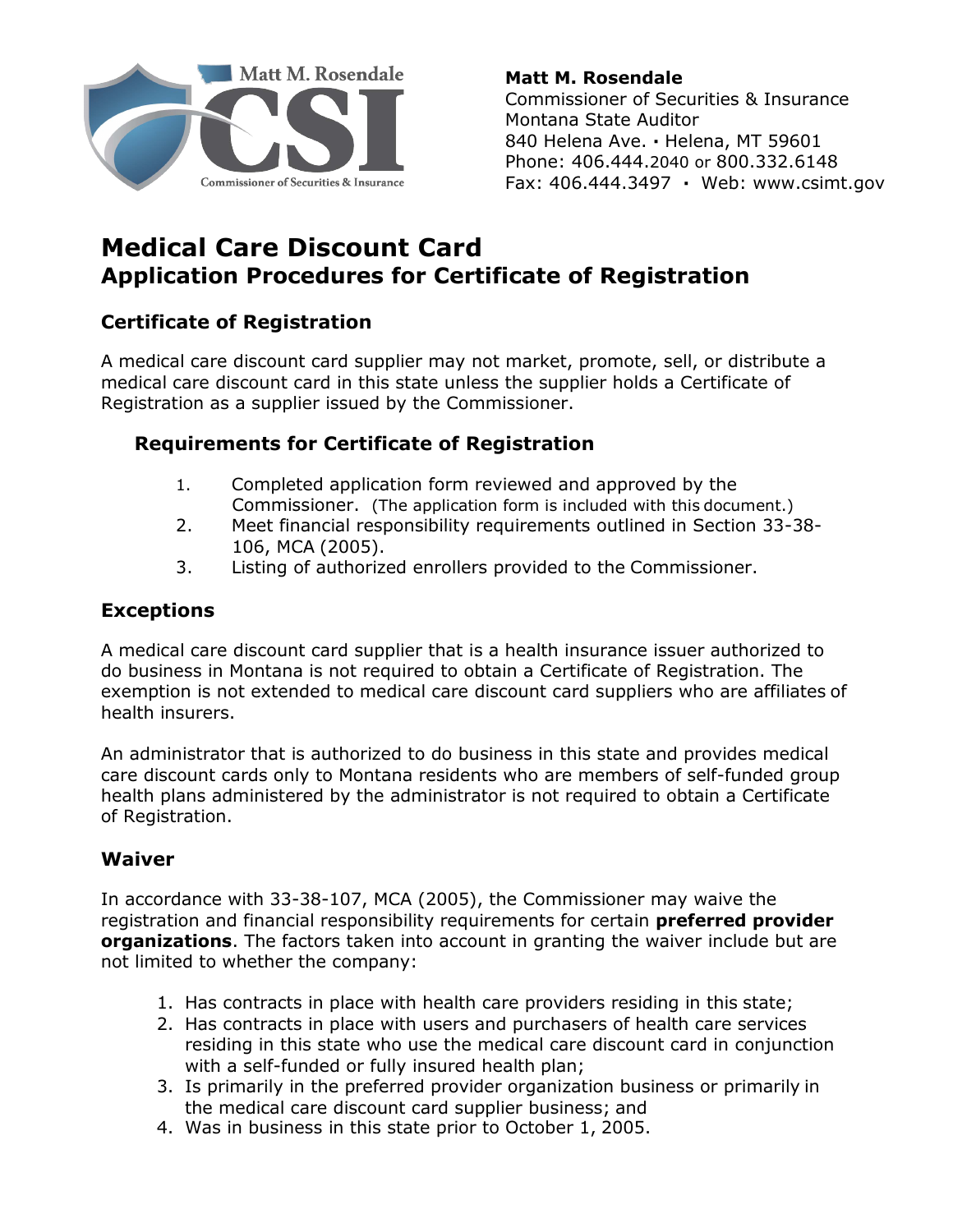For **preferred provider organizations** acting as medical care discount card suppliers on October 1, 2005, requests for waiver were required in writing by October 1, 2005.

For **preferred provider organizations** acting as medical care discount card suppliers that commence operation after October 1, 2005, requests for waiver must be submitted at least 30 days before commencing business as a supplier.

## **Filing Time Frames**

*(A person acting as a medical care discount card supplier on October 1, 2005, was required to file an application for a Certificate of Registration with the Commissioner by October 1, 2005.)* 

For suppliers commencing operation after October 1, 2005, the application for a Certificate of Registration must be submitted at least 30 days before commencing business as a supplier. *The supplier may not market, promote, sell, or distribute a medical care discount card in this state until the Commissioner issues the certificate of registration.* 

## **Filing Fees**

There is a non-refundable filing fee of \$100 for the application for *Certificate of Registration*. Additionally, there is \$100 annual filing fee (due by December 31) associated with annual renewal of the Certificate of Registration.

There is a \$250 non-refundable filing fee for the establishment of financial responsibility. Additionally, there is a \$250 filing fee associated with the annual certification of financial responsibility.

All fees should be submitted at the time of the applicable filing.

## **Biographical Affidavit Forms**

Required biographical affidavits should be submitted with the application for Certificate of Registration. The biographical affidavit form can be found at: <http://csimt.gov/wp-content/uploads/NAIC-Biographical-Affidavit-Form-2015.pdf>

## **Bond Form**

The bond form is provided with the application for Certification of Registration.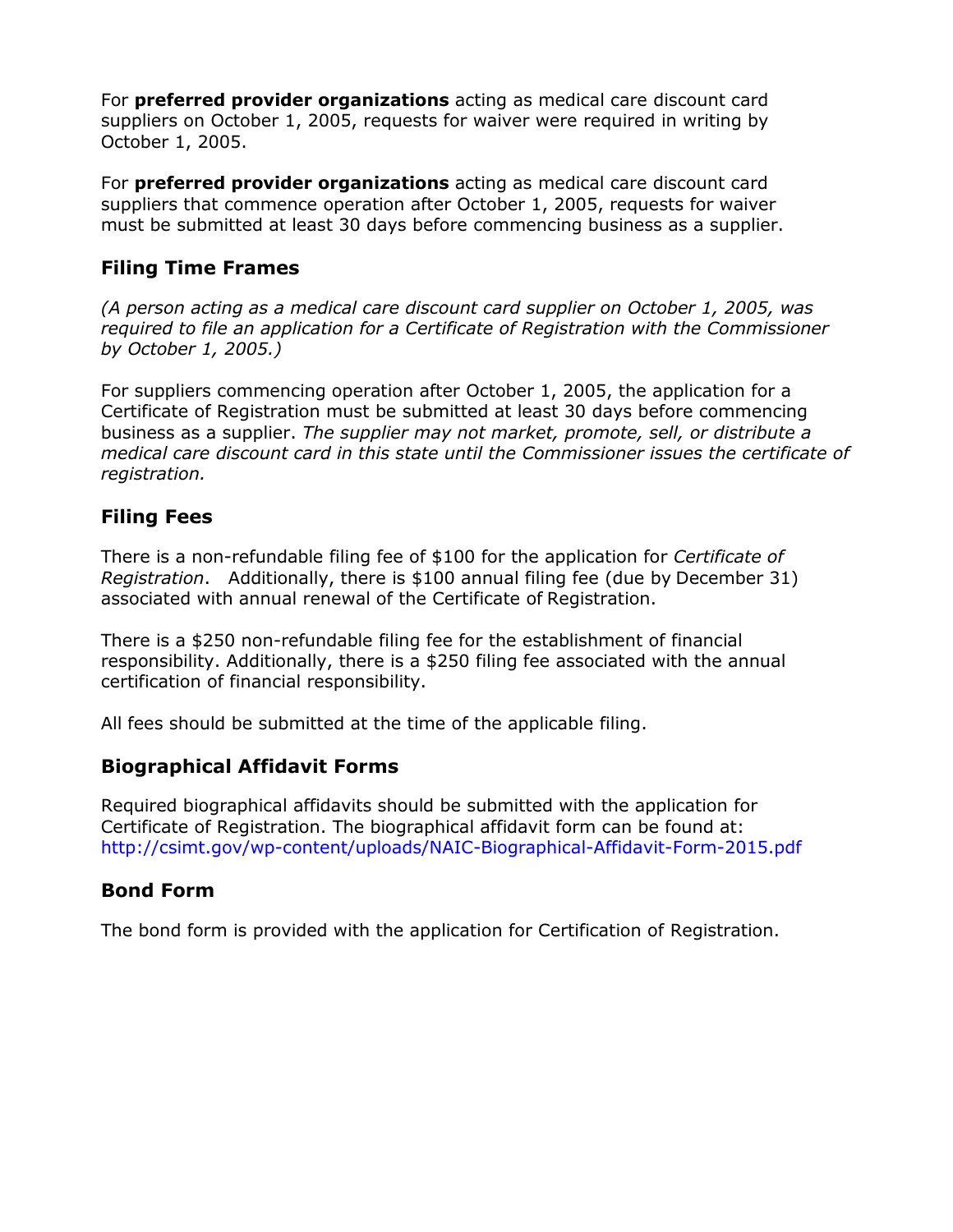

**Matt M. Rosendale** Commissioner of Securities & Insurance Montana State Auditor 840 Helena Ave Helena, MT 59601

Phone: 406.444.2040 800.332.6148 Fax: 406.444.3497 [www.csimt.gov](http://www.csi.mt.gov/) 

# **Application for Certificate of Registration**

1. Name of applicant (card supplier):

2. List all names under which Medical Care Discount Cards will be marketed in Montana:

3. Owner and/or controlling entity of Medical Care Discount Card Supplier:

4. List all Officers and Directors of the Medical Care Discount Card Supplier (a completed NAIC biographical affidavit form should be provided for each Officer and each Director):

5. Manager/Point of Contact for Montana Business (please attach completed NAIC biographical affidavit):

| Mailing Address: |
|------------------|
|                  |
|                  |
| Fax:             |
|                  |
|                  |

**Changes must be reported promptly**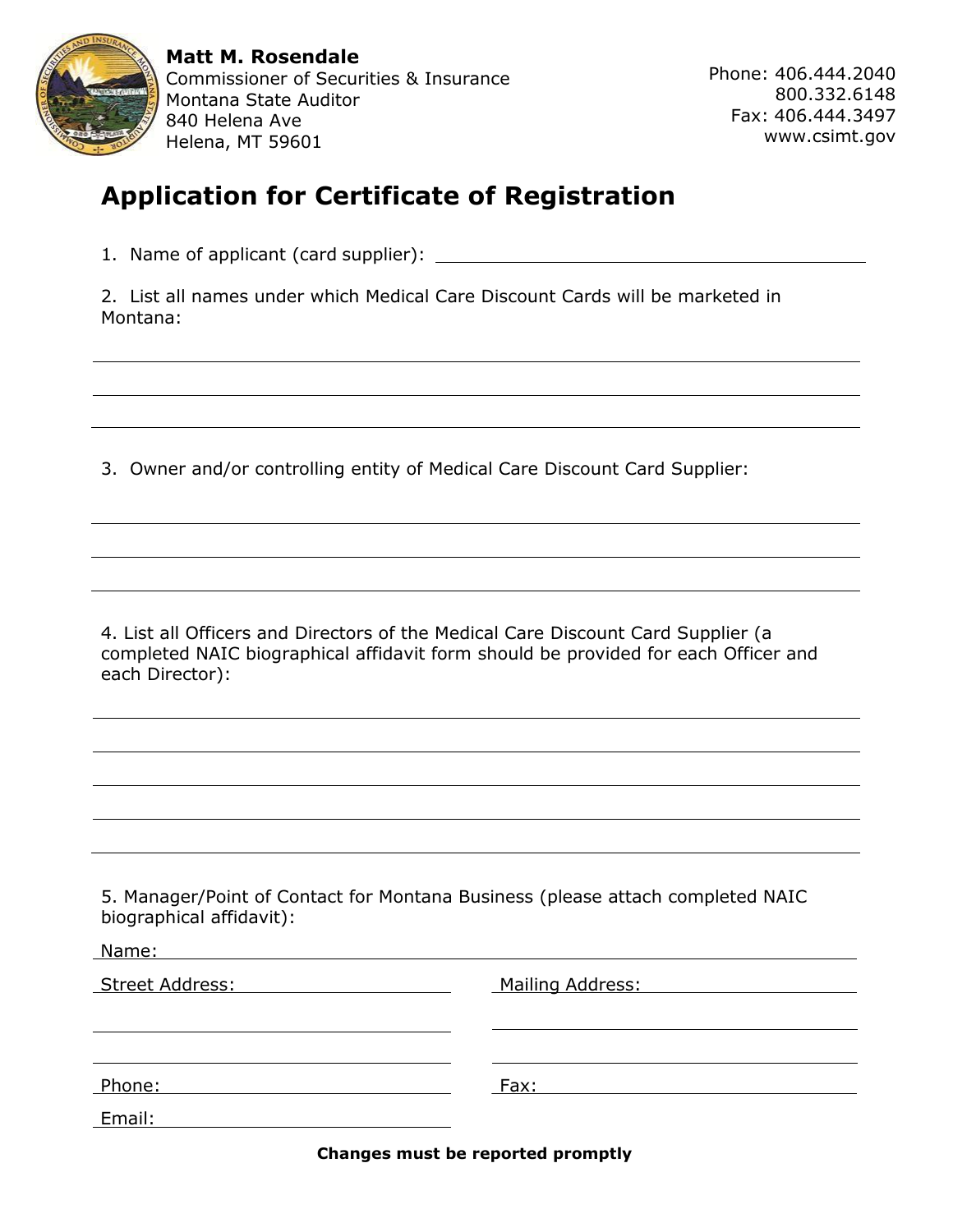6. Principal Administrative Office Address and contact information:

| <b>Street Address:</b> | Mailing Address: |  |
|------------------------|------------------|--|
|                        |                  |  |
|                        |                  |  |
| Phone:                 | Fax:             |  |
| Email:                 |                  |  |

#### **Changes must be reported promptly**

7. Has card supplier and/or affiliate had a previous application for certificate of registration denied, revoked, suspended, or terminated for cause or is under investigation for or has been found in violation of a statute or regulation in another jurisdiction with the previous 5 years. No

8. Provide a description of the supplier's expertise and/or experience in operating a medical care discount card business. Please attach supporting documentation, if applicable: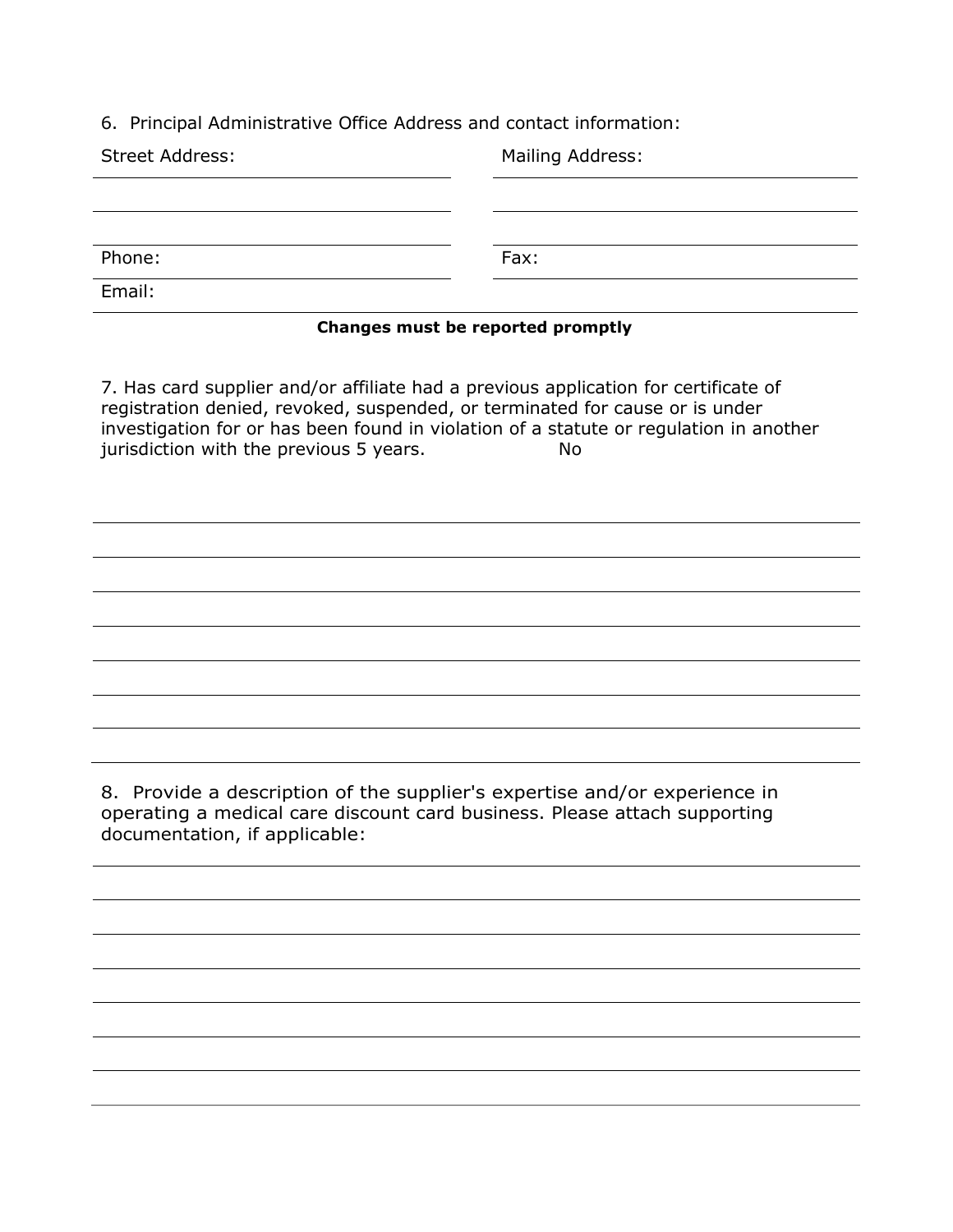9. Describe how the Medical Care Discount Card will be advertised and/or promoted. Additionally, please provide samples of the advertising and promotional materials to be used in Montana, a sample card to be issued, and a sample of the purchase agreement. Advertising/promotional materials must comply with Sections 33-38-103 and 104, MCA (2005)

10. List all health care providers (please include addresses and phone numbers) currently under contract or supply evidence that you have a contract with an established provider network. Additionally, please include information describing or illustrating how users can access a listing of all providers who participate in the network and/or honor your discount.

11. Provide the name and contact information for the Medical Care Discount Card Compliance Officer:

Name:

| .                      |                  |
|------------------------|------------------|
| <b>Street Address:</b> | Mailing Address: |
|                        |                  |
| Phone:                 | Fax:             |
| Email:                 |                  |

**Changes must be reported promptly**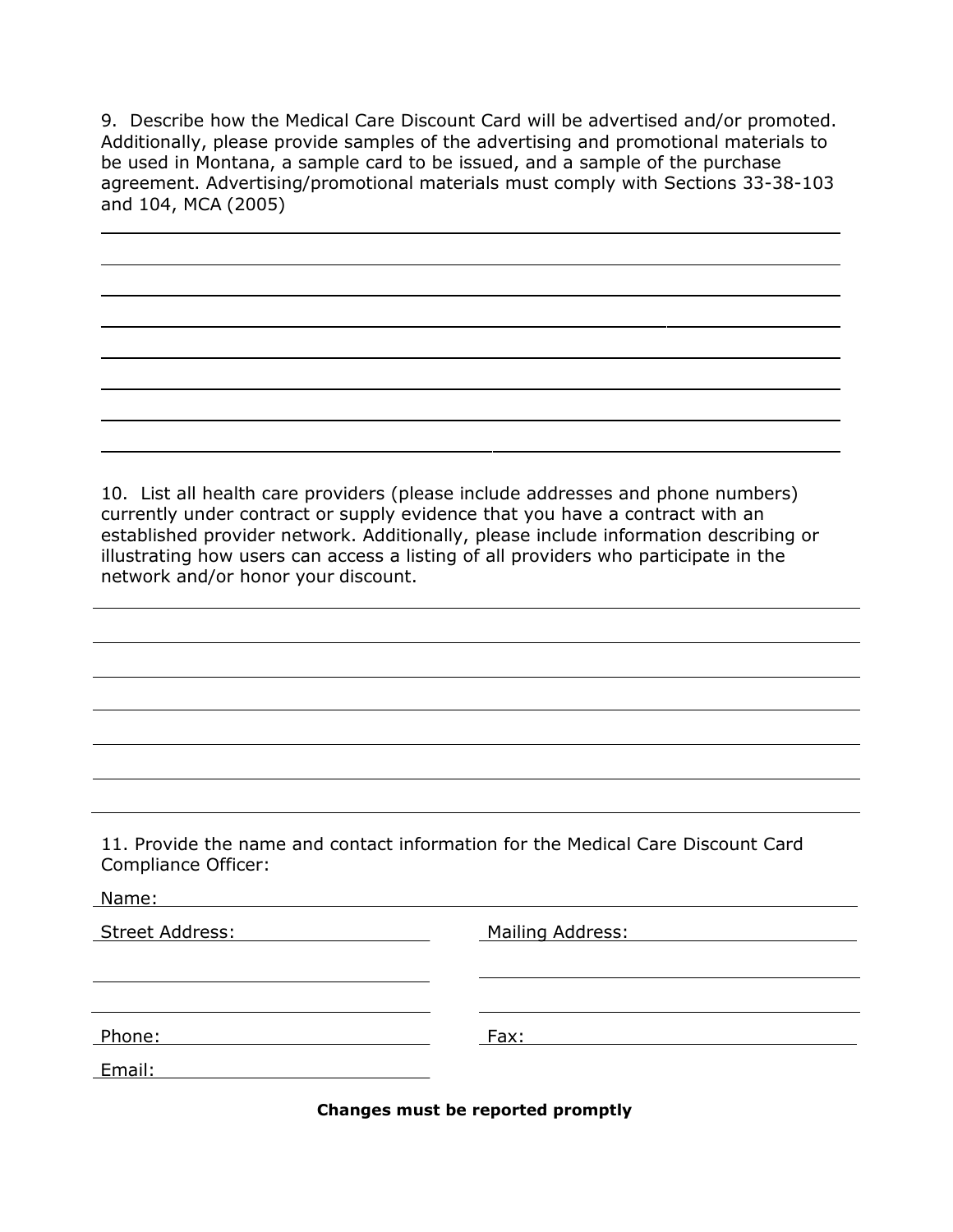12. List all authorized enrollers for Montana. Please include current address, phone numbers, and social security numbers:

13. Please attach evidence of financial responsibility. (Section 33-38-106, MCA (2005)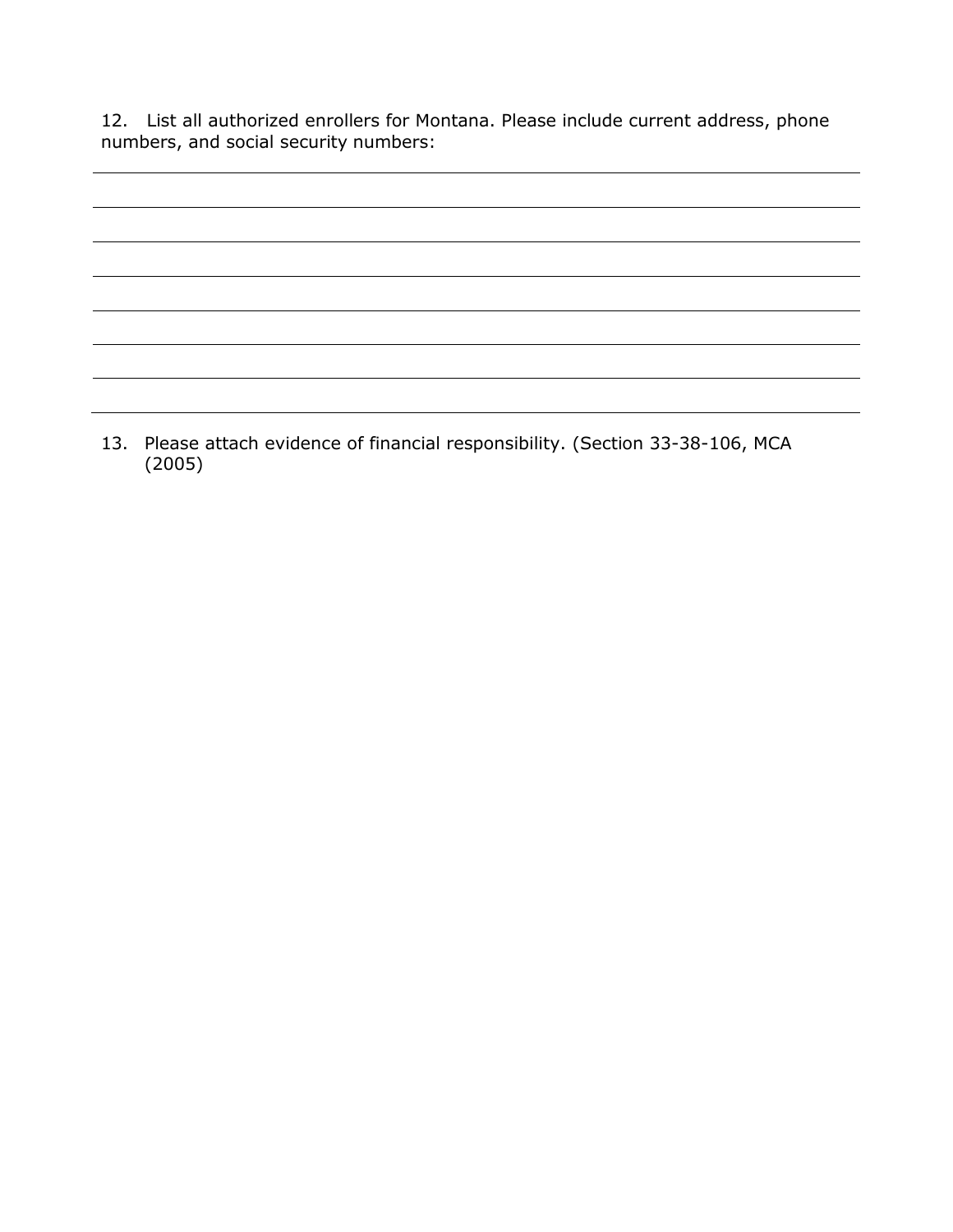

## **STATE OF MONTANA MEDICAL CARE DISCOUNT CARD SUPPLIER BOND**

**BOND No. BOND AMOUNT** 

KNOW ALL PERSONS BY THESE PRESENTS:

| That we,                                                                                                         | , as principal,                               |
|------------------------------------------------------------------------------------------------------------------|-----------------------------------------------|
| and                                                                                                              | , a corporation duly organized authorized     |
| and existing under the laws of the state of                                                                      | and authorized to do business in the state of |
| Montana, as SURETY, are held and firmly bound unto the state of Montana, in the penal sum of \$50,000            |                                               |
| lawful money of the United States for the payment of which sum, well and truly to be made, we bind               |                                               |
| ourselves, our heirs, executors, administrators, successors, and assigns, jointly and severally, firmly by these |                                               |
| presents.                                                                                                        |                                               |

WHEREAS, the principal is subject to the provisions of the Montana Medical Care Discount Card Act and shall faithfully comply with the provisions of the Act.

NOW, THEREFORE, THE CONDITIONS OF THIS OBLIGATION ARE SUCH, that if the above bonded principal shall faithfully comply with the provisions of the Act and the orders legally made pursuant thereto, then and in that event the forgoing obligation shall be void, otherwise to remain in full force and effect.

PROVIDED, HOWEVER, AND UPON THE FOLLOWING EXPRESS CONDITIONS: That any person or the Montana Commissioner of Insurance claiming against the bond for violation of the Act occurring during the time period during which this bond is in effect may maintain an action at law against the PRINCIPAL and against the SURETY. The aggregate liability of the SURETY to all persons damaged by violations of this Act may not exceed the amount of the surety bond.

PROVIDED FURTHER, that the Surety may terminate its liability hereunder as to future acts of the Principal at any time by giving twenty one (21) days written notice of such termination to the Montana Commissioner of Insurance.

| This bond is for a definite term beginning | and ending | , and may be |
|--------------------------------------------|------------|--------------|
| continued by a Continuation Certificate.   |            |              |

By:

SIGNED, SEALED AND DATED THIS DAY OF , 20 .

(Medical Care Discount Card)

(Principal)

By:

(Surety)